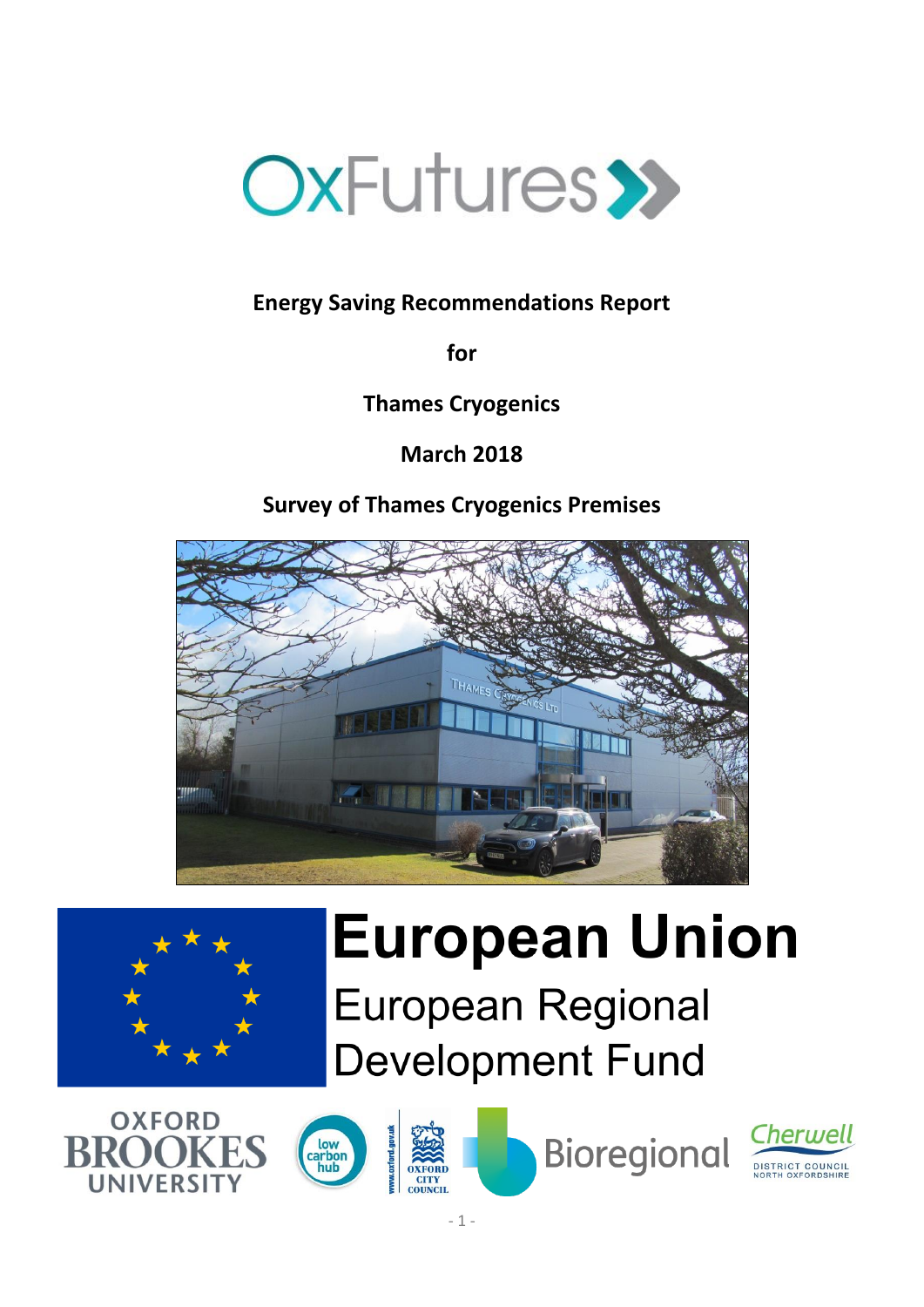# **ORGANISATION OVERVIEW**

#### **Report overview**

EiE carried out a site visit and met with Imran Hussein. All recommendations in this report are based on information and observations obtained during the site visit and information subsequently provided. The report is set out in order of recommended priority based on ease of implementation, carbon impact, cost and factors discussed on site.

| <b>Client details</b>    |                          |                                                                       |  |  |
|--------------------------|--------------------------|-----------------------------------------------------------------------|--|--|
| <b>Organisation name</b> | <b>Thames Cryogenics</b> | Gooch Drive<br>Southmead Industrial Park<br>Didcot<br><b>OX11 7PR</b> |  |  |
| Contact name             | Imran Hussein            | imran.hussein@thamescryogenics.com<br>01235 750 029                   |  |  |
| Date of site visit       | 27/02/2018               | Carried out by Moira Dorey                                            |  |  |

#### **Energy savings recommendations - summary**

Below is a summary of the opportunities recommended in this report. Costs and savings have been estimated using available information; an explanation is provided in detail for each opportunity. Estimations have been made based on energy data provided.

| Opportunity                  | <b>Savings</b> | <b>Savings</b> | Cost      | <b>Initial</b> | <b>Carbon Impact</b>       |
|------------------------------|----------------|----------------|-----------|----------------|----------------------------|
|                              | (kWh / yr)     | (f / yr)       | (f)       | payback        | (tCO <sub>2</sub> e / yr)  |
| Upgrade lighting to LEDs     | 37,355         | 4,295          | 13,500    | 3.14           | 15.39                      |
| Replace fan convector        | 4,680          | 538            | 1250      | 2.32           | 1.93                       |
| heaters                      |                |                |           |                |                            |
| Match night storage heating  | 2,156          | 192            | 0         | 0              | 0.89                       |
| times to building occupancy  |                |                |           |                |                            |
| Consider radiant heaters     | $\Omega$       | $\Omega$       | 1,000     | 0              | 0.00                       |
| Provide signage              | 958            | 110            | 0         | $\mathbf 0$    | 0.39                       |
| Consider alternative cooling | $\Omega$       | 0              | Not known | 0              | 0.00                       |
| for warehouse                |                |                |           |                |                            |
| Consider adding solar PV     | 24,340         | 2,799          | 37,000    | 13.22          | 10.03                      |
| panels                       |                |                |           |                |                            |
| <b>TOTAL</b>                 | 69,489         | £7,934/yr      | £52,750   |                | 28.63 tCO <sub>2</sub> e / |
|                              | kWh/yr         |                |           |                | yr                         |

#### **Site details**

This 1993 building, in an industrial park, covers 620m2 with a workshop area and a small mezzanine for additional storage, as well as offices on the ground and  $1<sup>st</sup>$  floors and a double height. The building is heated with night storage heaters: fan blown for the workshop area and wall-mounted in the offices, supplemented with electric convector heaters. There is no gas on site.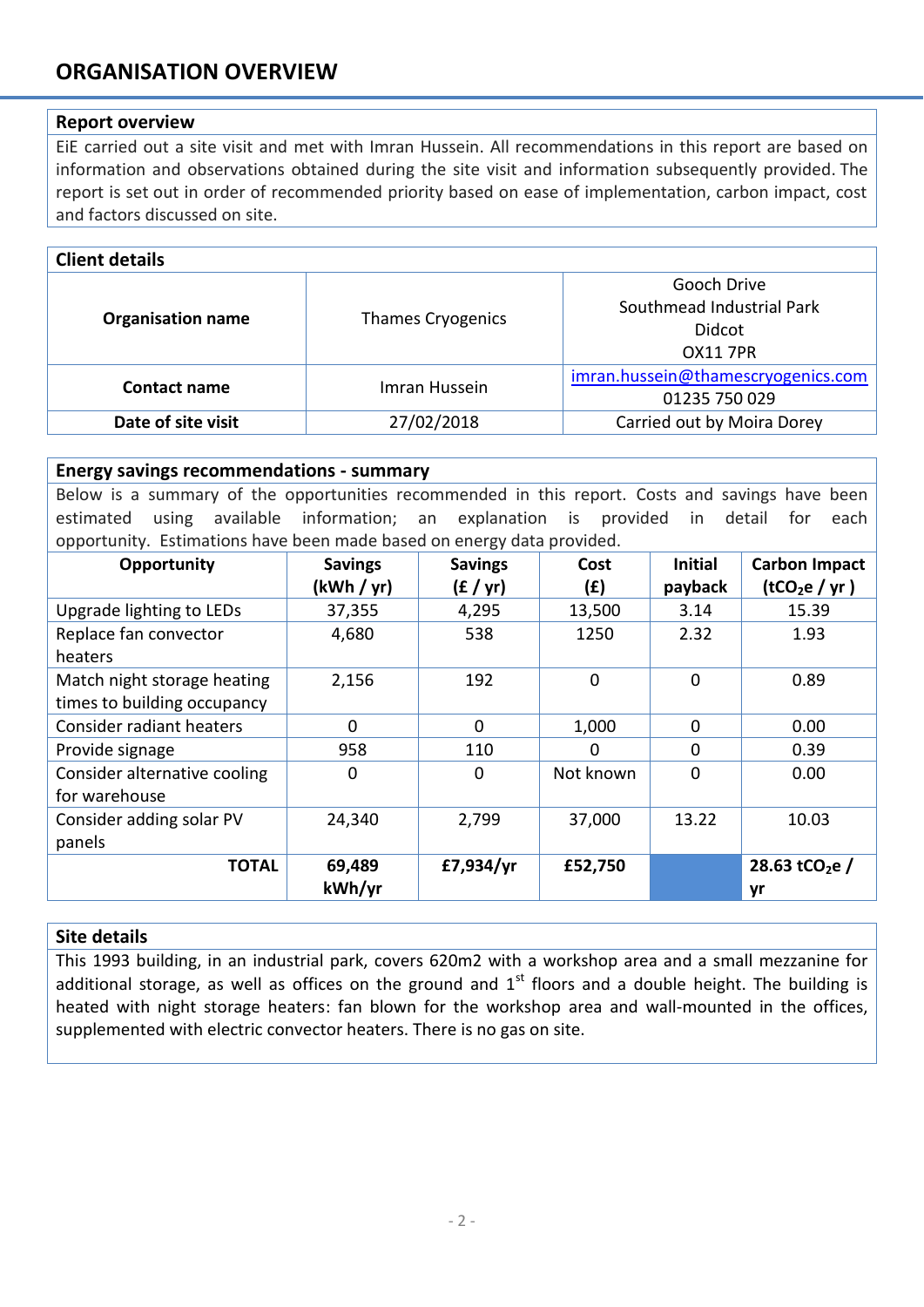# **ENERGY PROFILE**

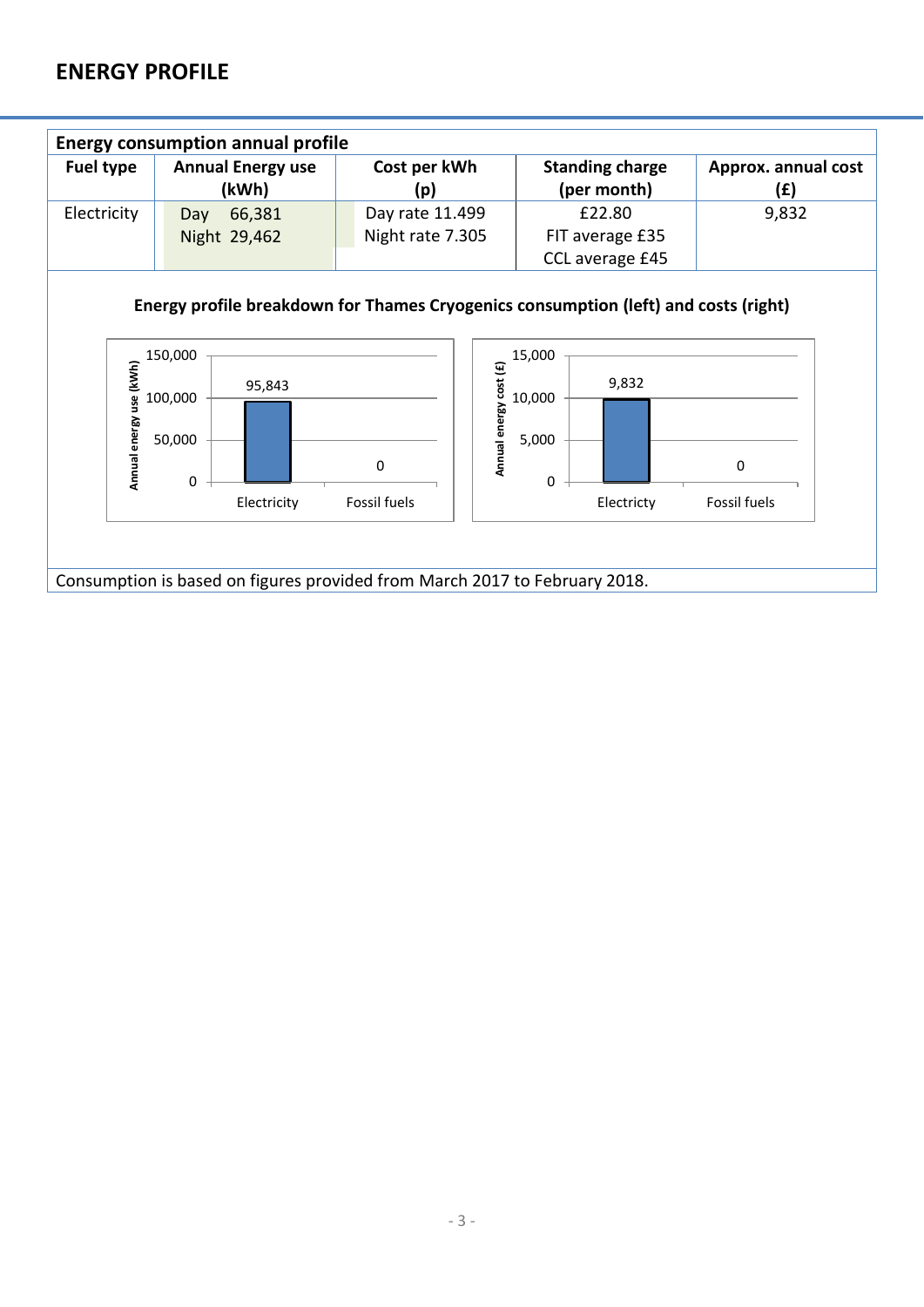| Upgrade lighting to LEDs   |                   |                      |
|----------------------------|-------------------|----------------------|
| <b>Energy saving (kWh)</b> | Cost saving $(f)$ | Cost of action $(f)$ |
| 37,355                     | 4,295             | 13,500               |

Lights currently installed in the building include fluorescent tubes in the offices and metal halide high bay lights in the warehouse. LED lights are more energy efficient and exist for nearly every fitting. They can reduce electricity use by up to 90% compared to other lighting. Additionally LEDs last up to 35,000 hours before they need to be replaced (fluorescent lights last 15,000 hours) resulting in reduced maintenance costs.

Quotes for LED have already been obtained from 3 companies for replacement lighting on site.

When selecting replacement lights there is also an opportunity to provide better lighting rather than using equivalent lights. Consider both the light quality preferred (known as colour temperature) that ranges from warm white, cool white or daylight and the level of brightness needed (measured in lumens).

Ensure that, whichever supplier you use, they offer a minimum 5 year failure replacement guarantee and are prepared to let you test a number of LEDs to ensure the light quality is correct before making a final purchase.

#### **Actions**

- Review lighting replacement quotes for accuracy, including hours of operation, number of lights to be replaced, etc.
- Consider absence sensors as additional controls in some areas where lights regularly are left on.
- Choose a preferred supplier and arrange for the work to be carried out.

## **Costs and savings**

Costs are based on the Ecopare quote. This quote has been used as it was reported that this company visited the site and carried out a full review of lighting needs. Savings are based on Ecopare anticipated kWh savings but use the current kWh price of 11.499p/kWh and do not include a savings figure for maintenance savings.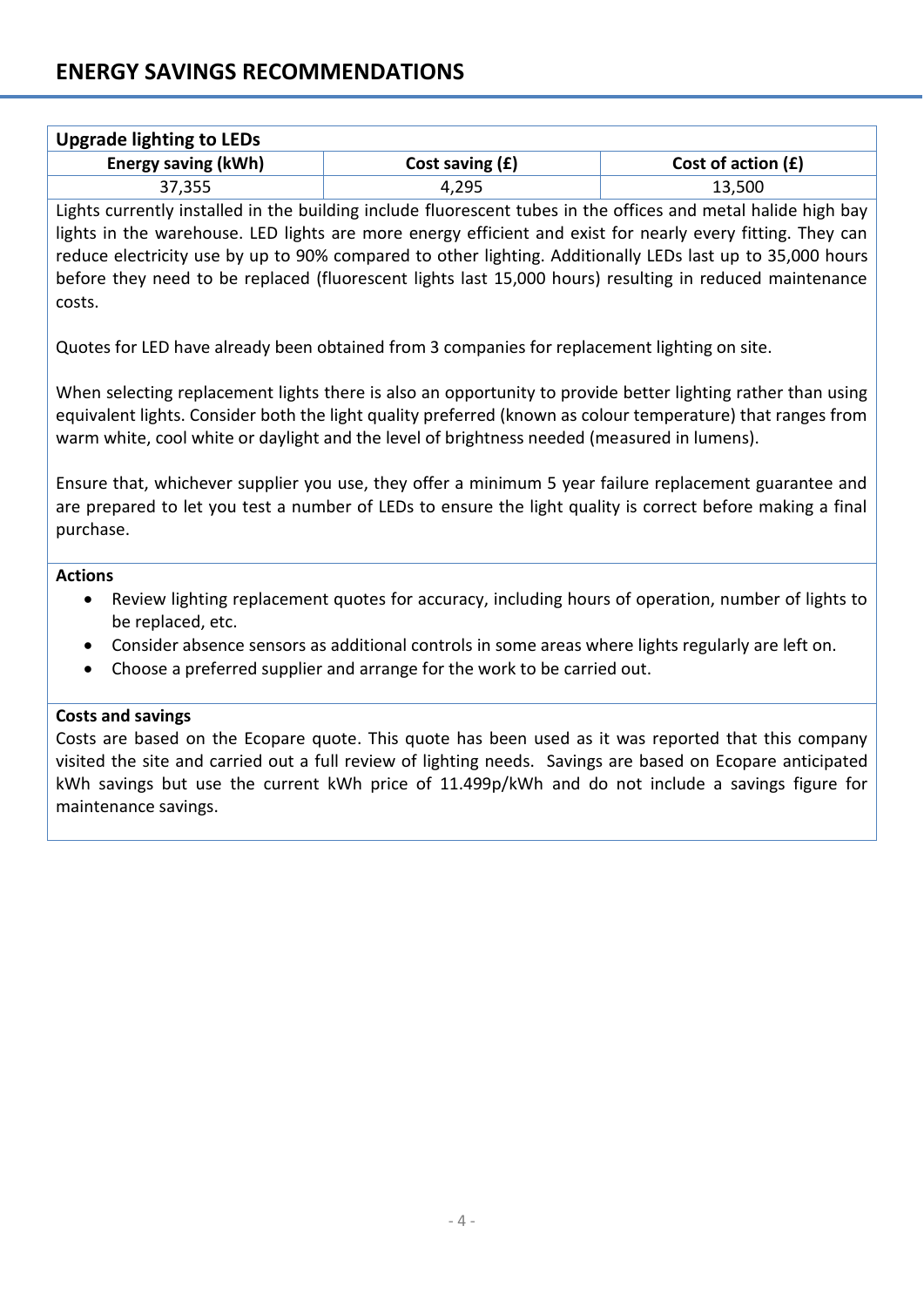| Replace fan convector heaters |                   |                      |  |
|-------------------------------|-------------------|----------------------|--|
| Energy saving (kWh)           | Cost saving $(f)$ | Cost of action $(f)$ |  |
| 4,680                         | 538               | 1,250                |  |

There are currently five fan convector heaters on your premises that were probably installed when you building was build in 1993. Their age will make them inefficient and they are not on timers, which results in the heaters being left on 24/7 controlled manually by staff using the thermostat only. This means that the heaters are likely to be on throughout the night and at weekends when the offices are not in use, which wastes energy.

You have already replaced one of the convector heaters with a model with a build in timer. We recommed replacing the other 5 heaters with similar heaters with timers

When installing the new heater ensure the following:

1) The heater is fully guaranteed with a service agreement in place (preferably built into the cost) for a number of years.

2) Simple operating instructions are provided by the installer and are attached to the heater for future staff members.

Ensure new timers are set approppriately. Some of the current heaters are switched off by staff members when they leave the building. As a result staff return to a very cold office. Timers on new heaters could be set to turn the heaters on 30 minutes in advance of staff members arriving, therefore providing a more pleasant working environment.

## **Actions**

- Replace your existing heaters with modern equivalents with timers and thermostats.
- To determine the exact size and number of heaters required consult a heating engineer.
- Ensure timers are set appropriately to provide heating when the offices are occupied. Until fan convector heaters are replaced (see recommendation above), encourage staff to turn off their heaters over weekends at a minimum.

## **Costs and savings**

New fan convector heaters cost approximately £250 installed x 5 heaters = £1,250. Savings assume that 5 x 1.5kW heaters are on 84 hours a week for 6 months of the year.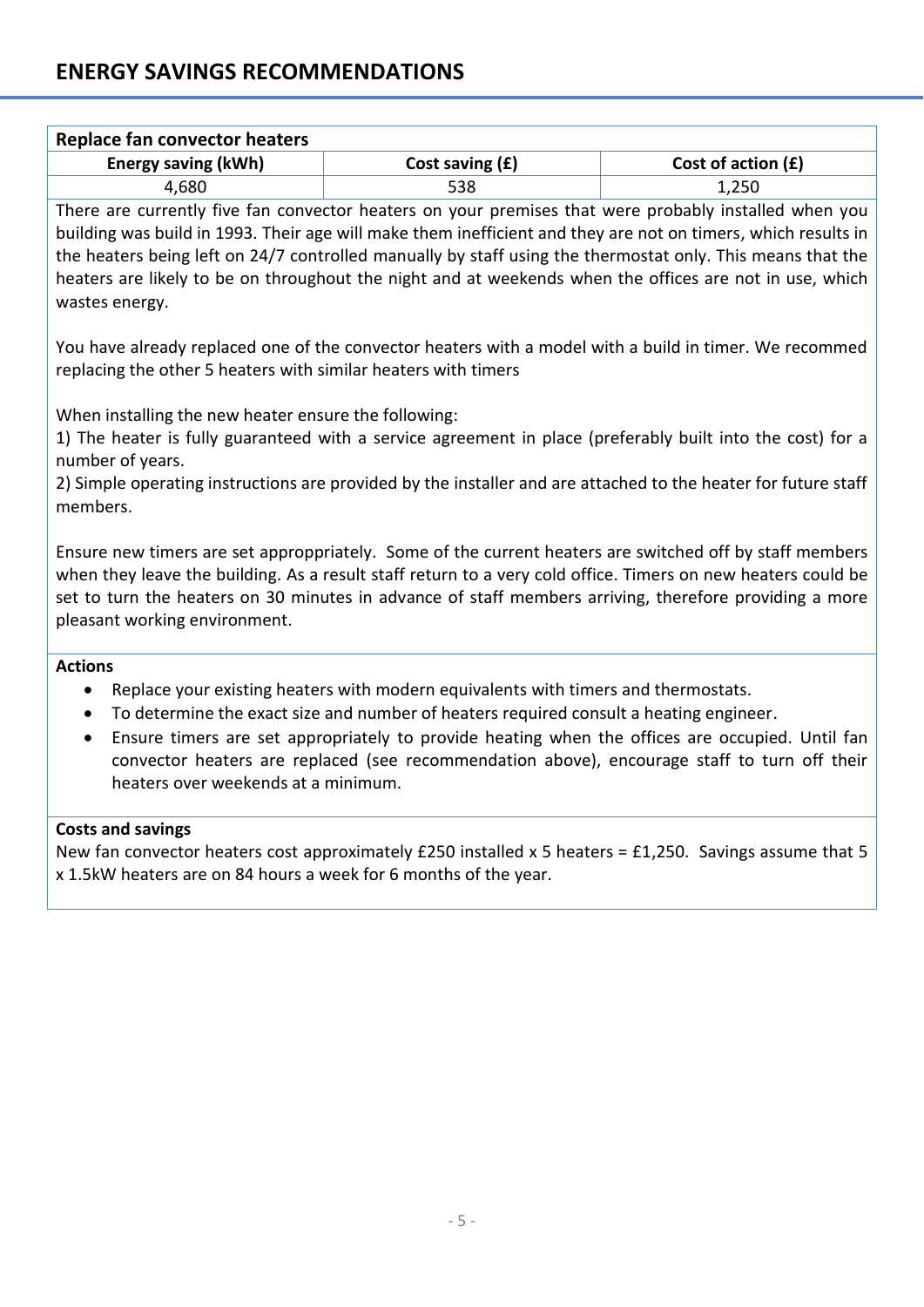| Match night storage heating times to building occupancy          |     |  |  |  |
|------------------------------------------------------------------|-----|--|--|--|
| Energy saving (kWh)<br>Cost of action $(f)$<br>Cost saving $(f)$ |     |  |  |  |
| 2.156                                                            | 192 |  |  |  |
|                                                                  |     |  |  |  |



The office heating is a mixture of night storage heaters and electric wallmounted fan convector heaters. The night storage heaters in the office are manually set by Mark to maximise heat output and seasonally adjusted.

The warehouse is heated by a night-storage heater with high level blown air ducting. It is on a timer which appears to be set on a 6 day programme to cover Saturday working.



If heating times do not match building occupancy, energy is wasted. Matching heating times to occupancy will reduce energy usage and costs and enhance comfort levels. We recommend reviewing night storage controls.

Instructions for heating controls for the night storage heaters can be found here:

[http://www.credaheating.co.uk/assets/kb/quick\\_start\\_guides/0/Creda\\_Stor](http://www.credaheating.co.uk/assets/kb/quick_start_guides/0/Creda_Storage_Heaters_Quick_Guide_Issue_0.pdf) [age\\_Heaters\\_Quick\\_Guide\\_Issue\\_0.pdf](http://www.credaheating.co.uk/assets/kb/quick_start_guides/0/Creda_Storage_Heaters_Quick_Guide_Issue_0.pdf)

#### **Actions**

- Check the programming of the warehouse heating to confirm that it relects occupancy e.g. does the night storage heating need to be charged up on a Friday night for Saturday working every week?
- Check that the office night storage heaters are correctly programmed for maximum efficiency by referring to the instructions.

#### **Costs and savings**

There is no cost to this action. Savings are based on a 5% saving on heating as a result of improved settings. Savings assume that heating using 25% of the day rate electricity and 90% of the night rate electricity.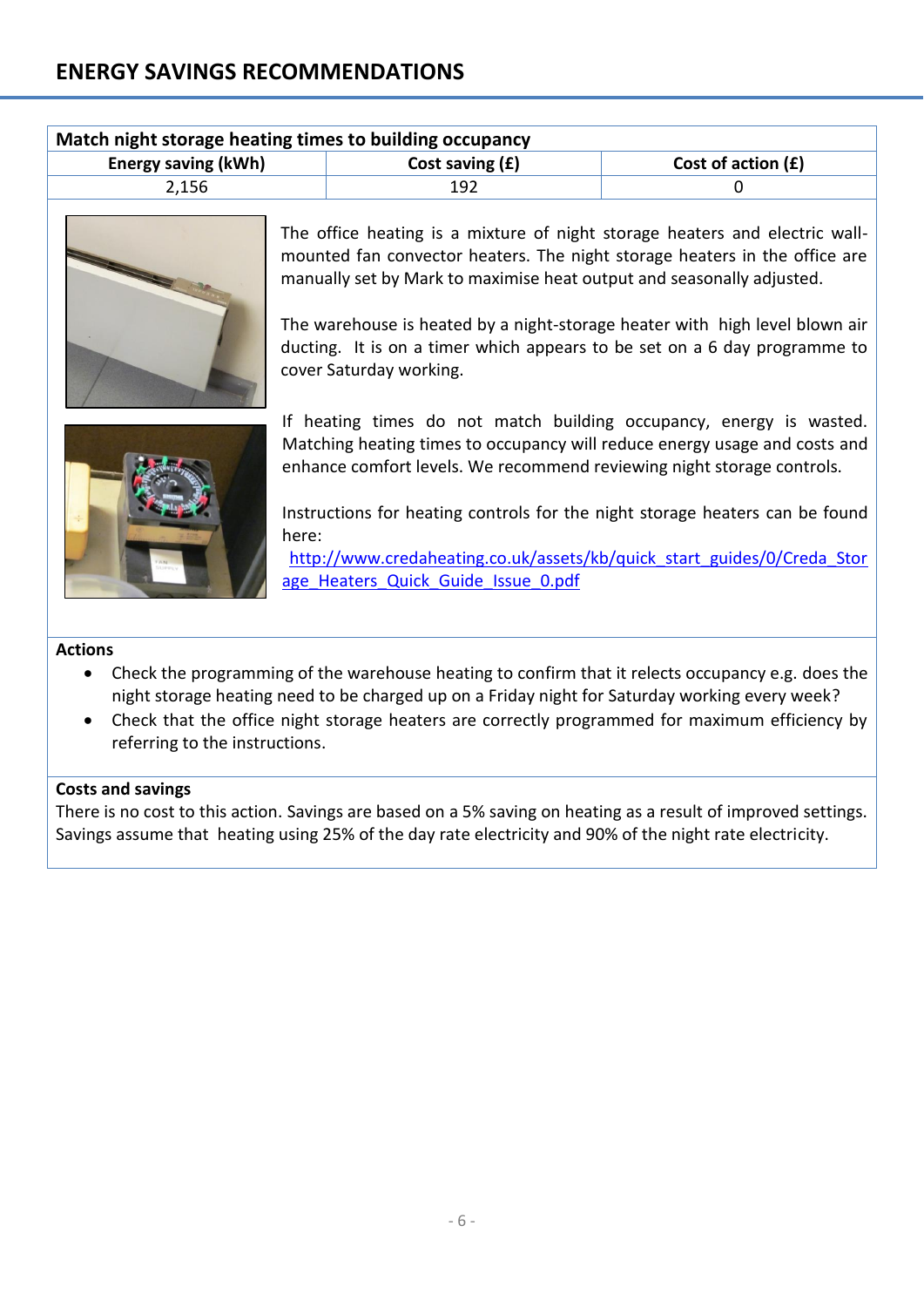# **ENERGY SAVINGS RECOMMENDATIONS**

| <b>Consider radiant heaters</b> |                   |                      |  |
|---------------------------------|-------------------|----------------------|--|
| Energy saving (kWh)             | Cost saving $(f)$ | Cost of action $(f)$ |  |
|                                 |                   | 1,000                |  |

The current heating in the warehouse consists of a large night storage unit with blown hot air ducting into the warehouse. Generally this style of heating creates a warm enough temperature for staff to work in however there are times when staff are doing more sedentary roles when they may get cold. Adding some radiant heaters over work stations where sedentary activities take place is a cost offective way of adding suplementary heating.

Infra-red radiant heaters are often used for instant heating in little used or poorly insulated spaces as they heat directly and quickly. Instead of heating the air like conventional heating systems, infra-red radiant heaters only heat the people in the room. Older versions have often been criticised for heating heads whilst leaving the floor area cold however there are many new improved radiant heaters now available. Radiant heaters, in this location, can provide heating more efficiently than other options and will focus heating exactly where you want it. The following Myth Buster link on radiant heating provides useful background information:<https://www.zehnder.co.uk/service/blog/9-Mythbusters-Radiant-Ceiling-Panels>

Specialist companies include:

1) Herschel Advantage IR360 £575: <https://www.herschel-infrared.co.uk/product/advantage-ir-360/>



Ceiling-mounted unit designed for spaces with adequate clearance from the ground  $(2.3 - 2.5m)$  and from the ceiling above (minimum 0.3m) and from the nearest wall (1.5m).

Can be purchased with Herschel iQ Single Zone heater control pack with temperature control to maintain a set temperature without overheating and a 1 hour boost function (£69).

2) EcoStrad Thermostrip Infrared Heater with timer control £300: <https://www.infraredheatersdirect.co.uk/ecostrad-thermostrip-infrared-heater-2400w/>

#### **Actions**

- Obtain quotes for radiant heaters.
- Ensure that the contractor visits the premises to correctly specify the size of the radiant heaters to heat the room where appropriate.
- When installing the new heaters ensure the following:
	- The heaters are purchased with a no-quibble returns policy.
	- The heaters are fully guaranteed with a service agreement in place (preferably built into the cost) for a number of years.
	- Included in the installation is a training session on how to operate the heaters for optimal energy efficiency.
	- Simple operating instructions are attached to the heater for staff members.

## **Costs and savings**

Cost are based on 2 x 2.4 kW heaters costing approximately £300 each plus £400 installation cost. There will be no savings as this is supplemenrary heating, though comfort will be increased.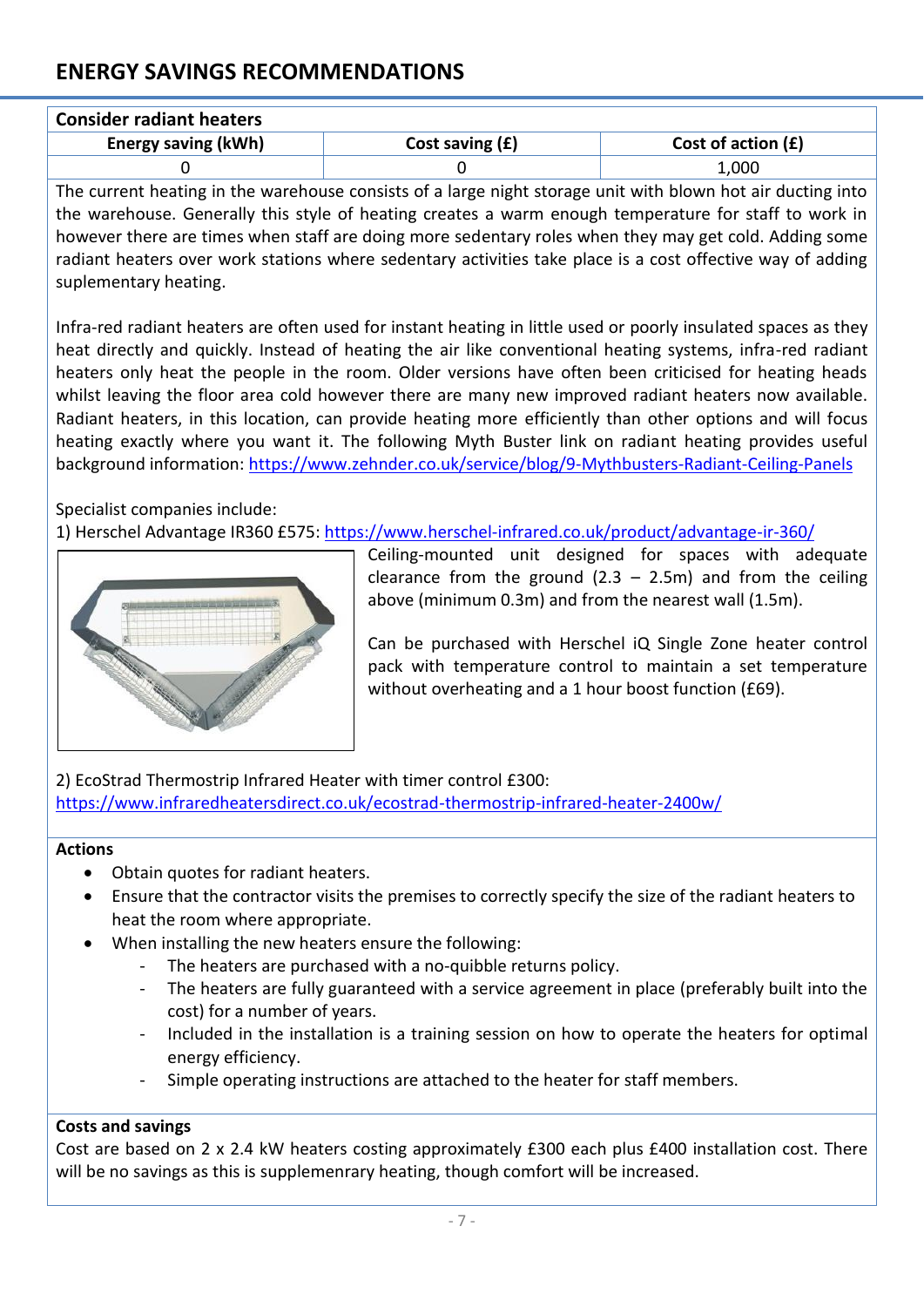# **ENERGY SAVINGS RECOMMENDATIONS**

|                | Provide signage                                           |                                                                                    |                                                                                                                                                                                                                 |
|----------------|-----------------------------------------------------------|------------------------------------------------------------------------------------|-----------------------------------------------------------------------------------------------------------------------------------------------------------------------------------------------------------------|
|                | <b>Energy saving (kWh)</b>                                | Cost saving $(f)$                                                                  | Cost of action $(f)$                                                                                                                                                                                            |
|                | 958                                                       | 110                                                                                | 0                                                                                                                                                                                                               |
|                | will reduce energy use.                                   |                                                                                    | Ensuring that appliances and equipment are turned off when not needed either during the day or at night                                                                                                         |
|                | efficiency/posters-and-stickers-for-employee-awareness/   |                                                                                    | We recommend providing clear signage beside the appliances and equipment will encourage users to turn<br>items off when not needed. A useful link is here: https://www.carbontrust.com/resources/guides/energy- |
| <b>Actions</b> |                                                           |                                                                                    |                                                                                                                                                                                                                 |
|                | machine regularly left on overnight.                      |                                                                                    | Identify lights, heaters, office equipment, etc. that regularly are left on when not needed, wasting<br>energy. This may range from heaters and lights left on when no-one is using the room to a coffee        |
|                |                                                           | please check the photocopier, coffee machine and all lights are turned off'.       | Write simple signage to identify when these items can be turned off. E.g. 'last out of the office                                                                                                               |
|                | only words.                                               |                                                                                    | Change the signage regularly to keep the message fresh. Visuals are often more eye catching than                                                                                                                |
|                | the warehouse so that several people have this knowledge. |                                                                                    | Provide signage on how to operate the night storage and convector heaters in both the offices and                                                                                                               |
|                | <b>Costs and savings</b>                                  | There is no cost to this action. Savings estimated at 1% of total electricity use. |                                                                                                                                                                                                                 |
|                |                                                           |                                                                                    |                                                                                                                                                                                                                 |
|                |                                                           |                                                                                    |                                                                                                                                                                                                                 |
|                |                                                           |                                                                                    |                                                                                                                                                                                                                 |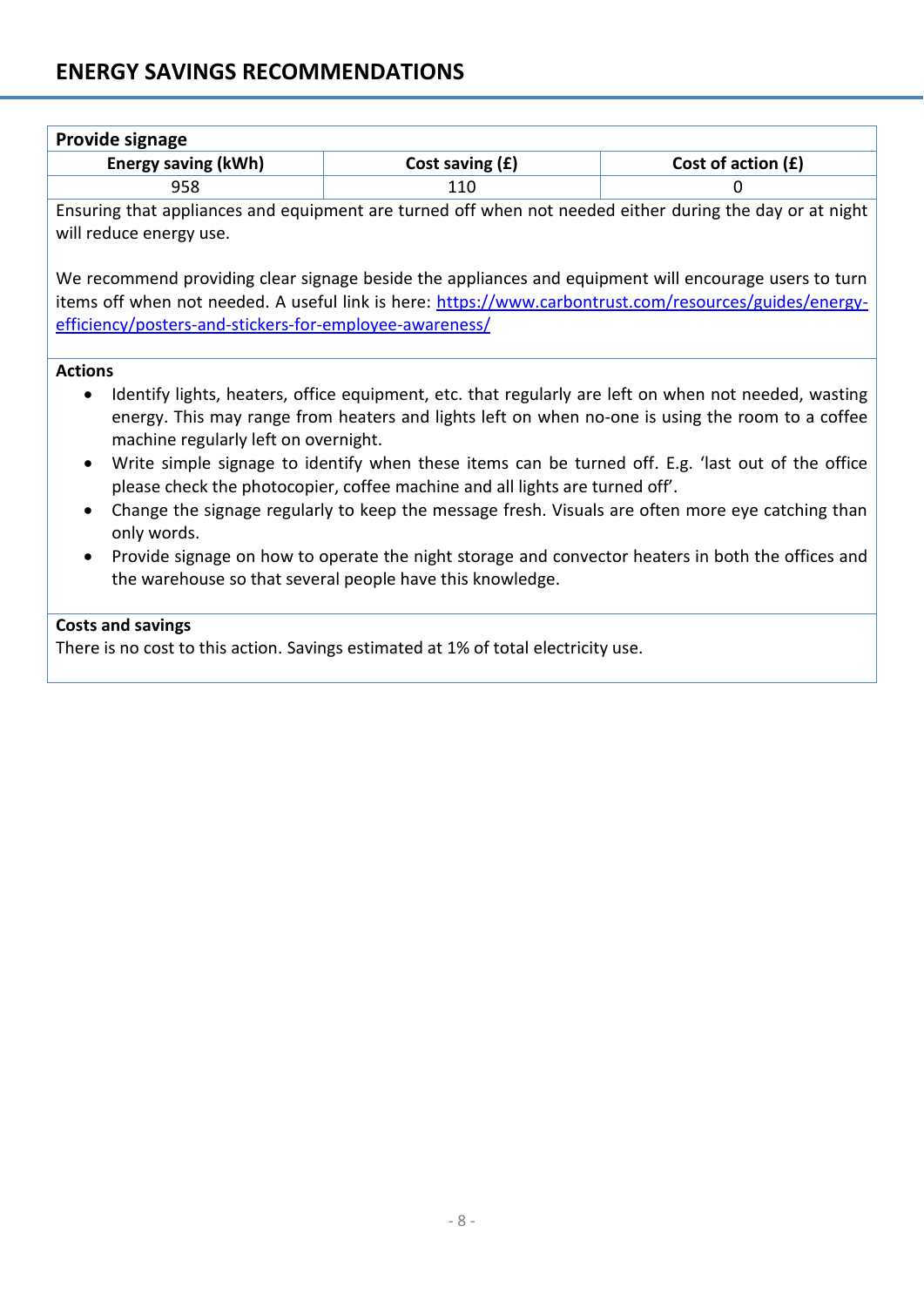| <b>Consider alternative cooling</b> |                   |                      |  |
|-------------------------------------|-------------------|----------------------|--|
| <b>Energy saving (kWh)</b>          | Cost saving $(f)$ | Cost of action $(E)$ |  |
|                                     |                   | Unknown              |  |

Heat is generated in the work area through the equipment used and the staff get particularly hot in summer as they have to wear protective clothing due to the nature of the work. There are no vents or windows in the roof so heat remains trapped in hot weather, raising the need for mechanical ventilation or air conditioning for the warehouse.

If roof skylights could be opened night purging of hot air would be possible, however this is not the case.

There are some other options that can be considered by engaging contractors. These broadly include mechanical ventilation or evaporative cooling:

Mechanical ventilation would ideally require extraction through the upper wall or roof where hot air accumulates in the summer. We recommend discussing this option with one or more companies to get an idea of costs and effectiveness. Once issue of concern would be ensuring the extraction point has an insulated cover to help retain warmth in colder weather.

Evaporative cooling can be added to an air circulation system by passing air over a source of moisture to reduce its temperature. While this system may cost a similar amount to install as air conditioning, it may have lower running costs over time. We recommend considering this solution if ventilation alone cannot help manage summer time overheating. Some information can be found here:

<http://www.ecocooling.co.uk/>

<http://www.encon-air.co.uk/evaporative-cooling/> <https://www.aircon247.com/c/185613/1/evaporative-air-coolers.html>

## **Actions**

- Engage suppliers about adding ventilation to use for the occasional hot week in summer. Alternatively consider speaking with evaporative cooling suppliers to see is a solution is viable.
- Carefully consider the installation and running costs of a solution with the limits of the building.

# **Costs and savings**

This action will not lead to saved energy, though it will improve staff comfort. Costs are unknown at this time.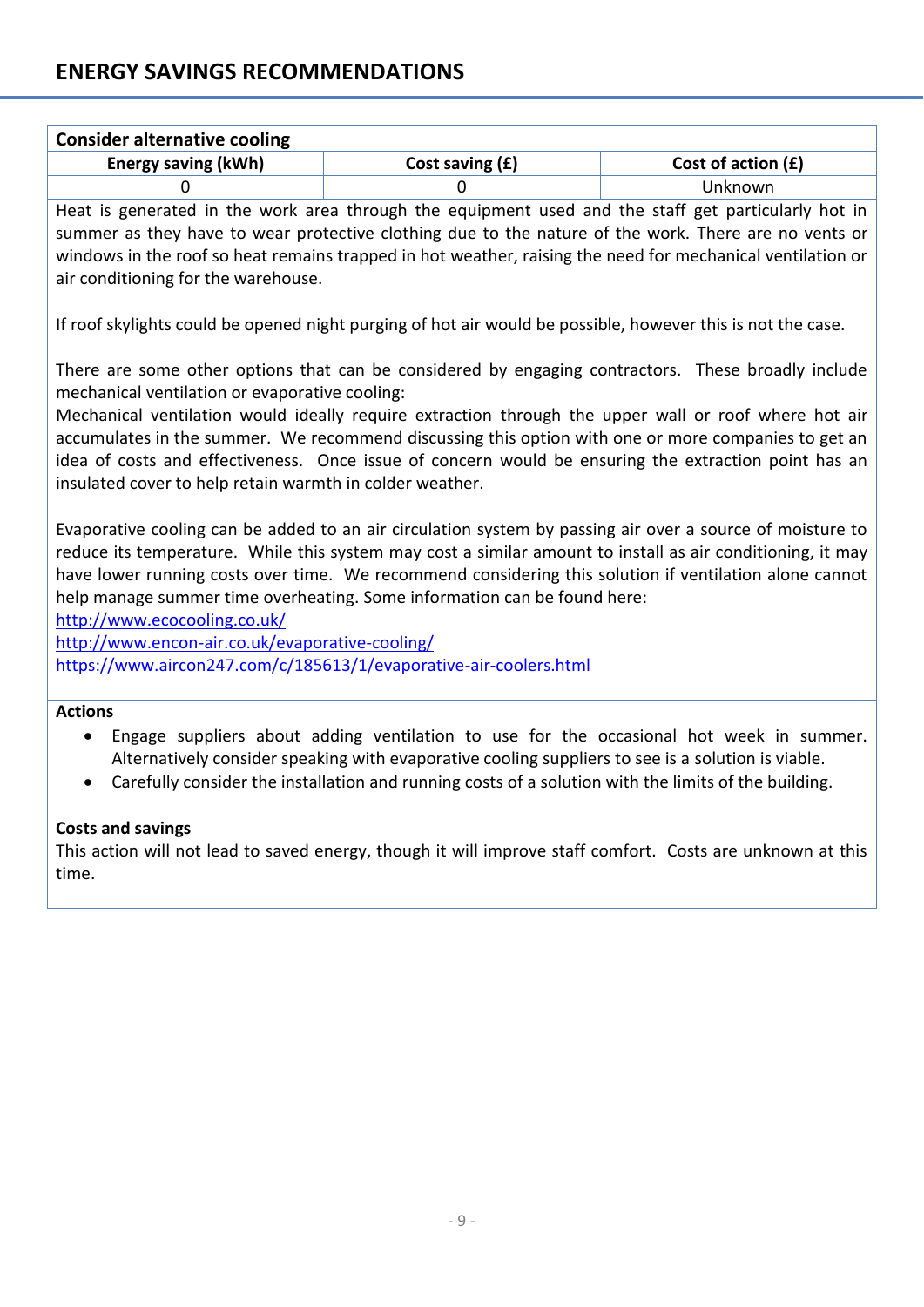| <b>Consider adding solar PV panels</b> |                   |                      |  |
|----------------------------------------|-------------------|----------------------|--|
| Energy saving (kWh)                    | Cost saving $(f)$ | Cost of action $(f)$ |  |
| 24,340                                 | 2,799             | 37,000               |  |

Your flat roof could potentially be used to site solar PV panels to provide electricity for your business. By using the sun's energy to provide electricity you will reduce the amount of power you draw from the grid and therefore save money on your energy bills. Additionally, although at lower levels than in previous years, there is still a Government subsidy for solar PV that pays both for every kW of power generated and for the electricity exported back to the grid when it cannot be used on site.

Solar power benefits the environment as it reduces the country's dependence on fossil fuels and, once fitted, the panels emit no pollution. We rcommend considering the purchase of solar PV panels or consider entering a partnership to benefit from panels without direct investment.

Useful information is at these links: <http://lowcarbonhub.org/> - Low Carbon Hub. <http://www.r-eco.coop/> - Oxfordshire solar installer and worker cooperative.

There are also a large number of commercial companies that can quote for PV installation.

## **Actions**

- Solar panels will need to be installed by a specialist company who will both price up a system and assess the practicality of PV panels on your roof, e.g. will your flat roof would bear the weight? Will summer tree cover block out the sun on the panels?
- Contact three solar panel contractors to obtain quotes.
- Note, that if others are investing in the solar panels, the benefits to your organisation needs to be agreed in advance.

## **Costs and savings**

Roof areas estimated at 20m x 10m - panel calculations from Solar Guide. [https://www.solarguide.co.uk/solar-pv-calculator/6e8456c7-1be1-11e8-b496-06e895701c1e?show](https://www.solarguide.co.uk/solar-pv-calculator/6e8456c7-1be1-11e8-b496-06e895701c1e?show-assumptions=0#result)[assumptions=0#result](https://www.solarguide.co.uk/solar-pv-calculator/6e8456c7-1be1-11e8-b496-06e895701c1e?show-assumptions=0#result)

The calculations use the current subsidies for this size of solar array. Accurate costing will be provided by the contracting companies.

There may be an opportunity for the Low Carbon Hub to install solar panels on your roof at no charge. In this case part of the savings in electricity, along with the Government subsidy, is used to re-pay investors and invest in the local community.

If the Feed in Tariff (FIT) is claimed you will not be able to apply for a grant for this action through OxFutures as this is considered double counting of subsidies. Loss of income from not receiving FITs would be approximately £900 per year for 20 years.